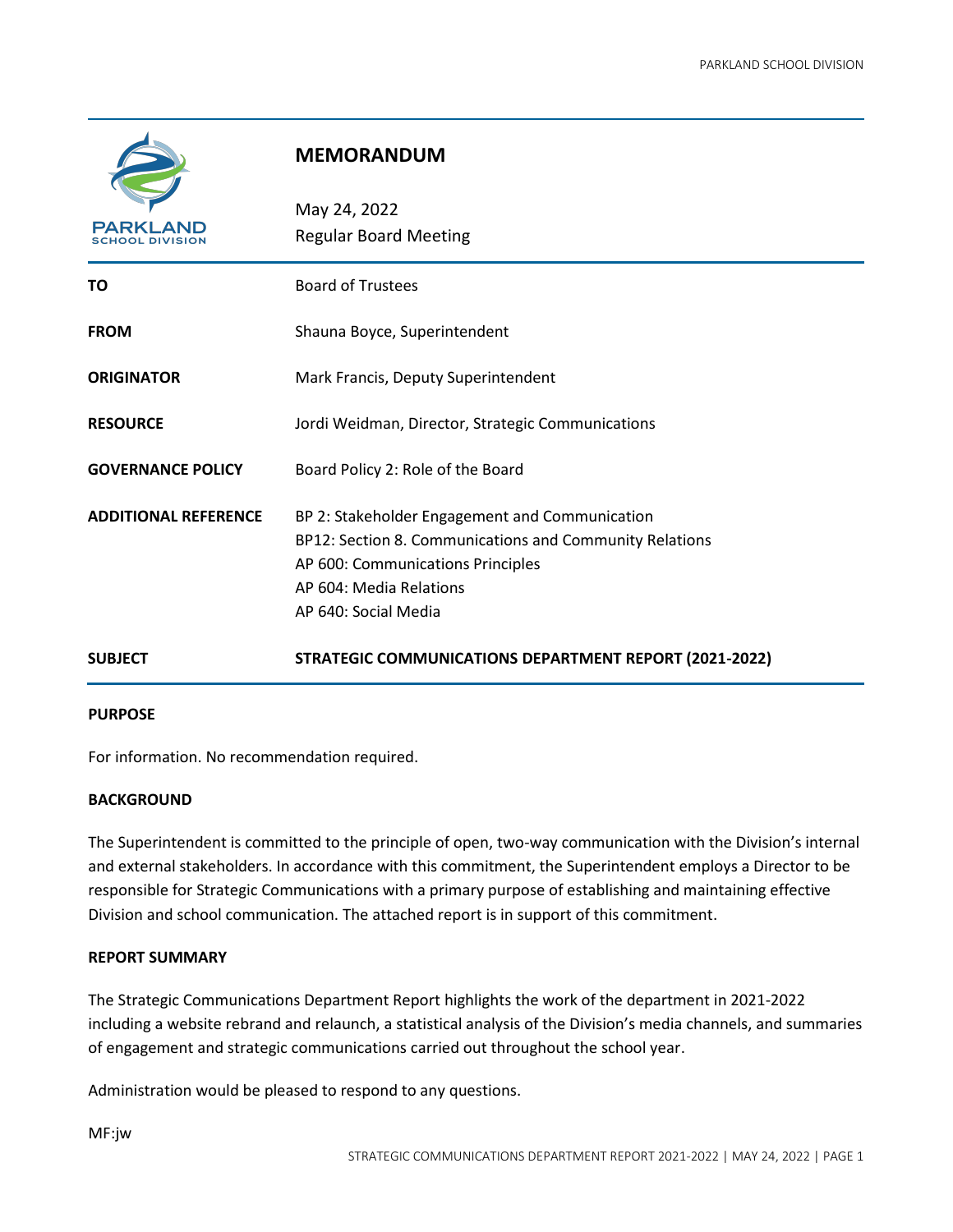

# **STRATEGIC COMMUNICATIONS DEPARTMENT REPORT MAY 2022**

Presented to the Board of Trustees, May 24, 2022 Mark Francis, Deputy Superintendent Resource: Jordi Weidman, Director, Strategic Communications

*Our Students Possess the confidence, resilience, insight and skills required to thrive in, and positively impact, the world .*

#### **BACKGROUND**

The 2021-2022 school year saw the gradual shift from global COVID-19 pandemic response to regular operations that come with any school year. Communications played a key role in the annual student information verification and bus registration process for the 2022-2023 school year. Being the Division's public voice in other emergencies or active social media issues always requires a degree of skillful navigation.

As far as the pandemic response goes, the beginning of the 2021-2022 school year marked the return of students to classrooms after their extended time in virtual learning the year prior.

Brand integrity remains a priority, and the department continued to highlight work by our teaching staff and students using PSD's various tools for storytelling including the Division's YouTube channel, social media streams, and websites.

Engagement shifted to a virtual setting but remained important when it comes to the Assurance Model of education planning and reporting. Parkland School Division is proud of the work accomplished in the Communications portfolio during the 2020-2021 school year.

The department serves PSD's Executive and Board of Trustees on all internal and external communications matters with careful attention to maximizing the exposure and reach of key messages across the jurisdiction and to targeted stakeholder audiences.

The following summary will address the communications activities outlined in the previous Board Communications Plan: Brand Awareness, General Community Engagement, Strategic Communications and Specific Community Engagement. This report will also provide a snapshot of work involved with emergent issues like website hosting/content management and Parkland School Division Programs support.

## **REPORT / TOPIC**

Reviewing analytics from the previous calendar year resulted in expected reduced numbers with less social media use and video story-telling happening while schools followed health measures allowing only essential visitors. Also, the majority of communication involved direct emailing parents/guardians with important information related to COVID-19 response and school re-entry procedures.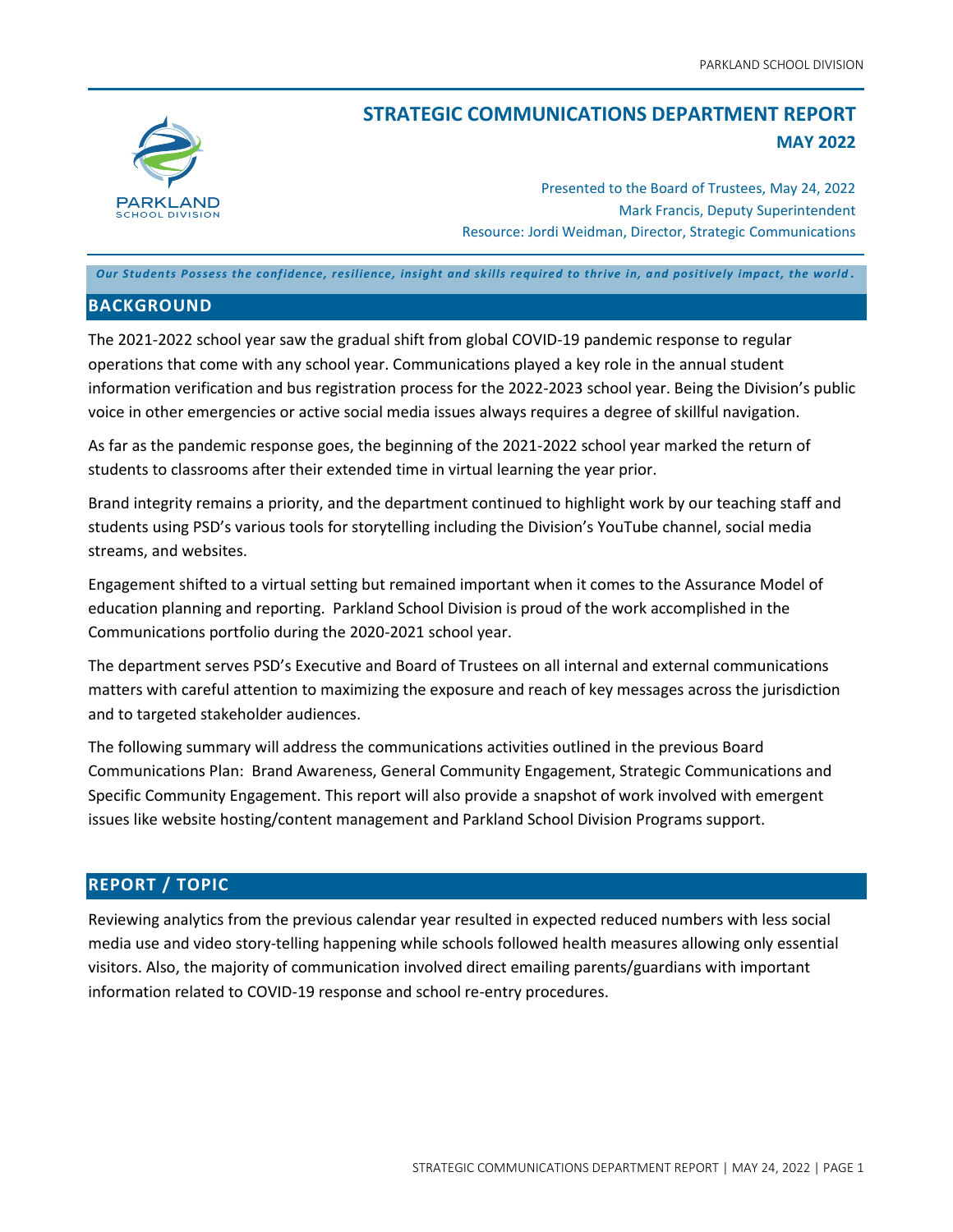- Enhanced our web presence with division website and social media platforms
	- o PSD Public Websites (Schools & Division Site) Sessions 1,200,346 (+18.6%)
	- o PSD Public Websites (Schools & Division Site) Users 463,293 (+12.0%)
	- o PSD Public Websites (Schools & Division Site) Pageviews 2,611,583 (+6.7%)
	- $\circ$  Twitter 2,774 Followers (+6.5%)
	- o Twitter 178,855 Tweet Impressions (-25.7%). Impression = a tweet has been delivered to the Twitter stream of a particular account via retweets, like, etc.
	- o Facebook 4,170 'Likes' (+10.7%)
	- o Facebook 4,434 'Page Followers' (+7.9%)

Website stats from April 16, 2021 - April 16, 2022 (Both Breeze and Rally stats counted on July 27, 2021, when the website migration from [psd70.ab.ca](http://psd70.ab.ca/) to [psd.ca](http://psd.ca/) was completed) Twitter stats from April 19, 2021 - April 19, 2022 Facebook stats from April 18, 2021 - April 18, 2022

- Maintained production of video content on YouTube Channel (Stats listed from April 19, 2021– April 19, 2022)
	- o 651,544 Views (+103.3%)
	- o 29,767 Estimated hours watched (+95.3%)
	- o 2:44 Average View Duration (-4.1%)
	- o 14,579 Subscribers (+91.0%)
- Developed 2022 Community Report
- Effectively leveraged corporate print editorial via the Reporter/Examiner to celebrate special education-related occasions, outline division-wide program information, and also to communicate general information on important topics to our stakeholders including the advertisement of upcoming Board of Trustees regular meetings.

#### **General Community Engagement**

- Began the new practice of livestreaming Regular Board Meetings on the Division's YouTube Channel.
- Continued the practice of distributing the Board Meeting Highlights PDF for circulation to the division's stakeholders as a way to share news generated from regular board meetings.
- Worked in collaboration with members of Parkland School Division's Executive to complete 2021-2022 Education Plan as well as the Annual Education Results Report.
- Continued our journey with the provincial Assurance Model of planning and reporting.
- Initiated 2021-22 ThoughtExchange process to engage students, staff and parents
- Coverage of Education Planning day at Stony Plain's Heritage Pavilion on April 7, 2022.
- Monitored local social media for trends and issues related to the school board and responded accordingly.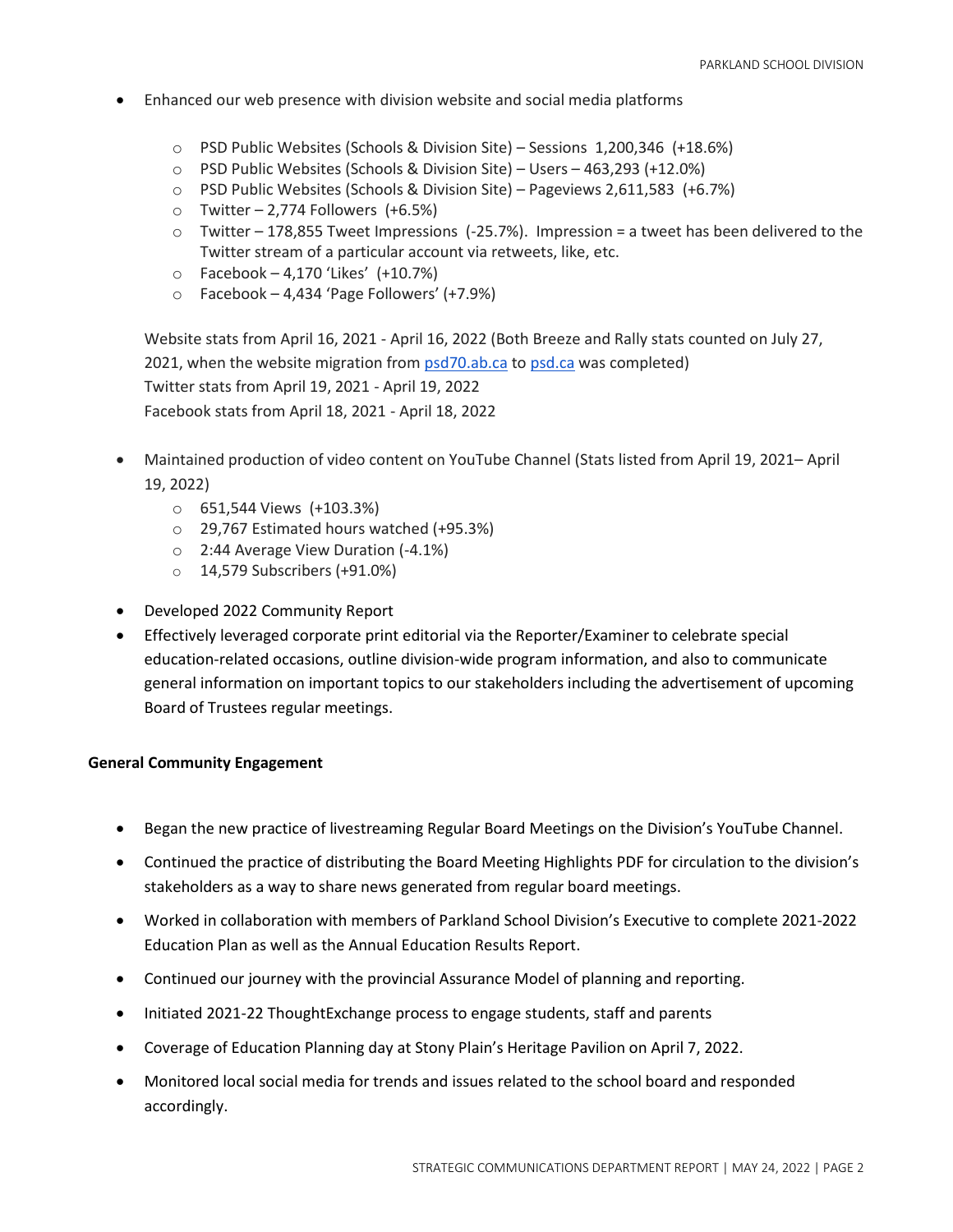• Organized online resources for stakeholders - lists of community resources for those in need, as well as supplementary educational resources for students and parents.

## **Strategic Communications**

- Prior to the start of the new school year, the PSD Communications team was excited to continue the work of the Division re-brand by following up the unveiling of the new PSD logo at the end of the 2020- 2021 school year with the successful launch of the Division and school websites with the new domain psd.ca.
- On January 12, 2021, the Board of Trustees directed administration to conduct an attendance area review of all schools in Parkland School Division (PSD) in order to facilitate long-term planning and the effective use of our school facilities. On January 18, 2022, the Board of Trustees received the Student Attendance Area Study conducted by Edmonton Public Schools, Infrastructure Planning. This [study](https://www.psd.ca/download/378346) outlined a number of potential options for the Board to consider. Subsequently, the Board of Trustees directed administration with the assistance of all PSD departments, to further explore a number for the recommendations for review of the Board of Trustees. The Communications department role involved extensive engagement and compilation of data and research to be presented to the Board in order to prior to its making a decision.
- A quick glance at the COVID Resources section of the PSD website will illustrate the volume of internal documents that needed to be produced to help guide the school re-entry process after six months without students in classrooms. These were also shared with other jurisdictions throughout the province.
- With an emphasis on promoting choices in public education, the Communications Department was able to assist Connections for Learning with their online presence and promotion of various programs at CFL. New microsites have been or are currently being developed for some of PSD's programs-ofchoice under the CFL umbrella. An example of this is the site created for the Parkland Student Athlete Academy:

## **<https://psaa.schoolsites.ca/>**

- Other targeted, strategic communications efforts included:
	- o Election coverage in September 2021
	- $\circ$  NEW National Day for Truth & Reconciliation (September 30<sup>th</sup>)
	- o COVID-19 health measure changes
	- o Mental Health Week (Hats on for Mental Health)
	- $\circ$  Regular promotion of the Strong Families series. Parkland School Division is proud to partner with Alberta Parenting for The Future to present free information sessions for local families tackling topics like Mental Health Awareness, Supporting Emotional Regulation with Children on the Autism Spectrum, Self-Regulation Through an Occupational Therapy Lens and Teen Mental Health
	- $\circ$  The return of the 6<sup>th</sup> Annual Try-Me Try-Athlon